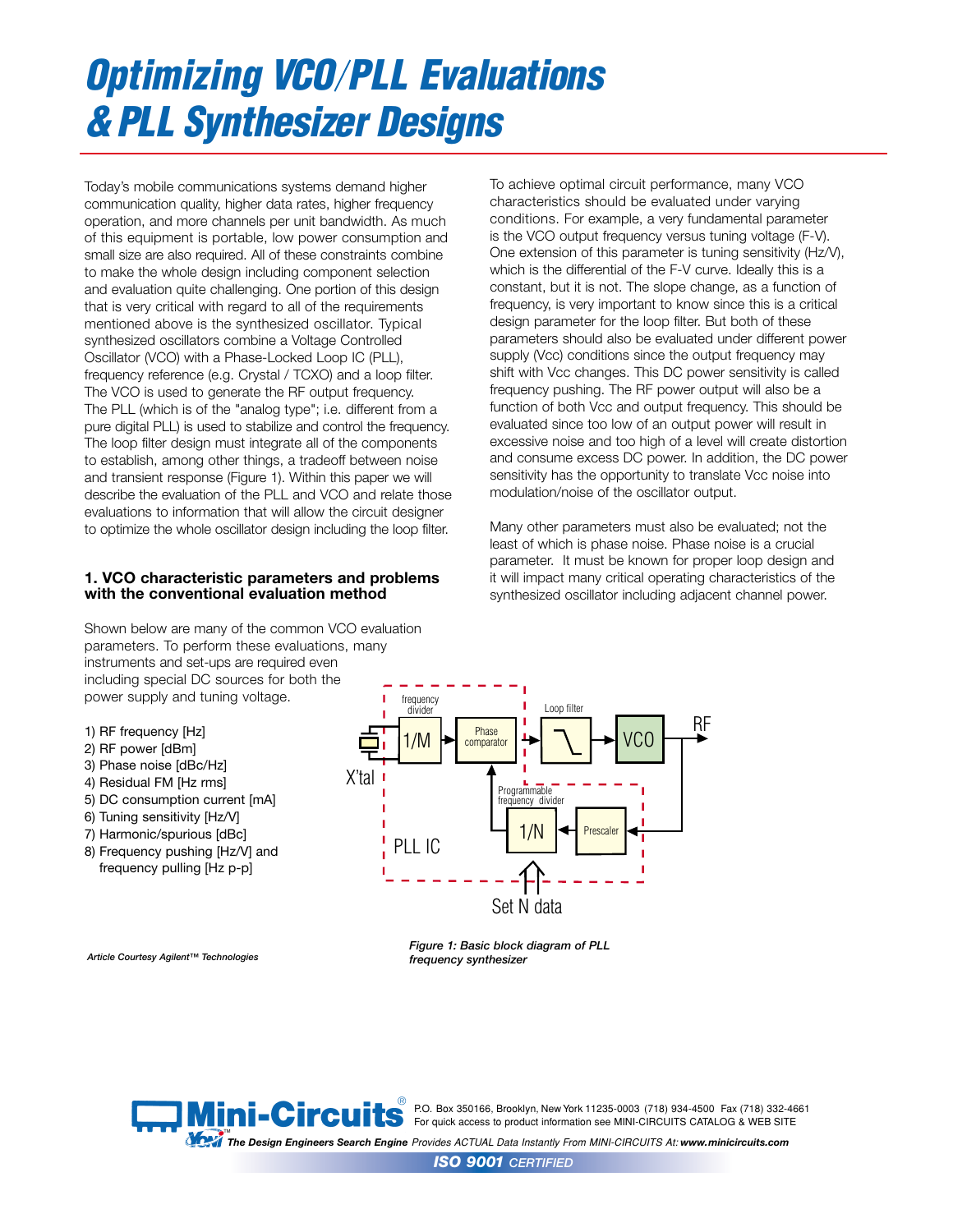#### *DC control voltage source noise*

Noise on the DC tuning/control voltage source affects the VCO phase noise measurements since it is the VCO's job to take any control voltage variation and translate that into a frequency variation (Figure 2). For this reason the source must be very low noise, which is typically accomplished through the use of a low-pass filter. Choosing a very low cut-off frequency for this filter will yield very good noise rejection, but it will also reduce the source agility (i.e. slower frequency sweep rate) and reduce measurement accuracy. So while the filter solves some problems and may be necessary, it also creates some problems.



*Figure 2: DC control voltage source noise affecting phase noise measurement*

# *VCO frequ*ency *stability and phase noise characteristic evaluation*

Phase noise is a random noise expressed as the ratio of the "power spectrum density at a specified offset frequency" to the "carrier signal level". This is a very sensitive measurement, so averaging is typically required to ensure measurement repeatability. Phase noise measurements can be made by both spectrum analyzers and by dedicated phase noise measurement systems.

One issue with traditional phase noise measurements of the VCO is that the output frequency of these devices when they are not locked by a PLL drifts substantially over the measurement time. The VCOs are very sensitive devices and will encounter drift due to small thermal changes and even vibration. This carrier drift creates significant error that can only partially be corrected through extensive averaging (Figure 3).



*Figure 3: Carrier drift affecting phase noise measurement*

Another issue is the noise measurement range. As mentioned above, spectrum analyzers can be used to measure phase noise. Aside from the drift issue mentioned above, spectrum analyzers often do not have a low enough noise floor to evaluate many of the devices required in today's communication systems.

# *Phase noise and phase jitter*

Phase jitter causes transmit and receive timing errors and irregular sampling that results in distance, quantity, and bit errors. Phase jitter will show itself as residual phase modulation. Dedicated phase noise measurement equipment has special calculation capabilities to determine phase jitter from the phase noise measurement data.

# **2. VCO Characteristics evaluation using Agilent 4352S VCO/PLL signal test system**

*VCO measurement capabilities of the 4352S* The Agilent 4352S is a self-contained solution for performing virtually all measurements required for thorough VCO evaluation (Figure 4). Specialized sources and measurement equipment have been combined to achieve this dedicated task with ease and accuracy. For example, the system contains a low noise power supply to power the DUT and an ultra low noise DC tuning / control voltage source (Figures 5 & 6). The system is integrated and includes the switching and firmware to perform all of the following tests accurately and with ease.

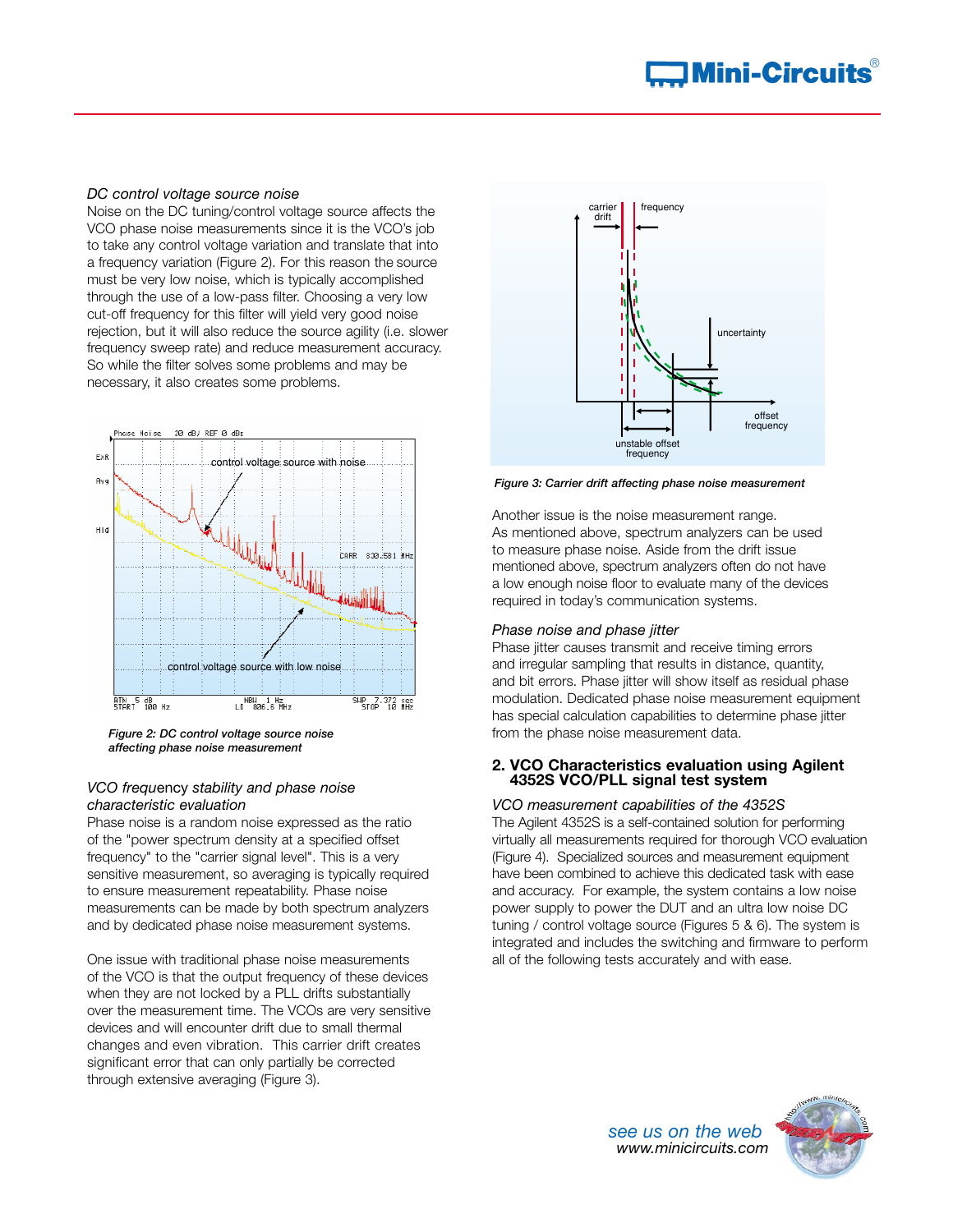

*Figure 4: 4352S system block diagram*



*Figure 5: RF power vs. DC control voltage characteristic measurement*



*Figure 6: RF frequency vs. DC control voltage characteristic measurement*

#### **High speed SSB phase noise measurement function and automatic frequency control function**

The 4352S includes a "carrier lock multi-mode PLL circuit", developed for high-speed phase noise measurements. The stepped FFT technique and the ultra low noise DC control voltage source, enable fast and easy VCO phase noise measurements. Figure 7 shows the block diagram of the carrier lock multi-mode PLL circuit. The VCO frequency is measured, and then the carrier frequency is translated into IF of 24 MHz through the mixer, with the local signal from the external signal source. The phase noise of the signal is measured in the carrier lock multi-mode PLL circuit with the orthogonal phase detection method. This phase noise measurement circuit continually locks to the drifting carrier frequency enabling quick and accurate phase noise measurement with high repeatability. Because the 4352S automatically controls all necessary settings, including the external signal source frequency, the phase noise measurement can be easily made (Figure 8).



*Figure 7: Carrier lock multi-mode PLL block diagram*



*using the 4352S* 



P.O. Box 350166, Brooklyn, New York 11235-0003 (718) 934-4500 Fax (718) 332-4661 For quick access to product information see MINI-CIRCUITS CATALOG & WEB SITE

™<br>The Design Engineers Search Engine Provides ACTUAL Data Instantly From MINI-CIRCUITS At: www.minicircuits.com

*ISO 9001 CERTIFIED*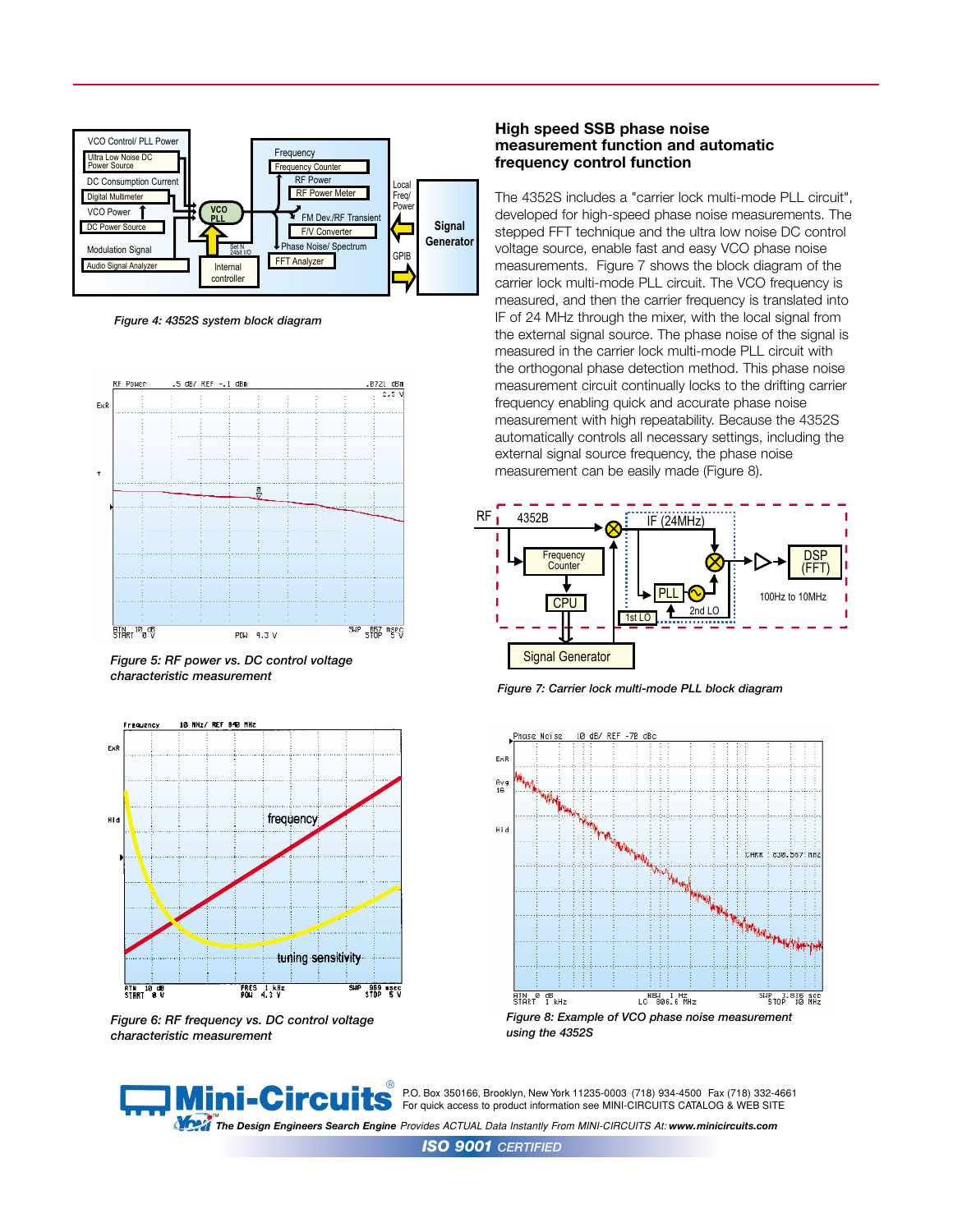The 4352S Automatic Frequency Control, which operates with the built-in frequency counter and DC tuning voltage source, automatically controls the DC tuning voltage. Therefore, VCO phase noise at a specific carrier frequency can easily be measured by directly entering the desired frequency (Figure 9).



*Figure 9: Automatic frequency control function*

#### *Integrated phase noise*

*measurement function and phase jitter calculation* The 4352S can display phase noise and integrated phase noise power within the specified frequency range, on the same screen, for improved development and design efficiency. Figure 10 shows an example of an integrated phase noise measurement. (The total phase noise power [dBc] within the cursor-specified offset frequency range (1 kHz) appears at the lower left corner of the screen.)



*Figure 10: Integrated phase noise power measurement using the 4352S*

# **3. PLL characteristic evaluation parameters**

*PLL frequency synthesizer measurement parameters* The lockup time and the spurious response of the PLL frequency synthesizer are in trade-off relationship with each other. Since a PLL frequency synthesizer typically consists of many components, it is important to consider the possible variations of each component parameter to ensure a high quality manufacturing process. The following parameters have to be evaluated for the design of an optimal loop filter, necessary in the PLL prototyping stage.

- 1) Frequency [Hz]
- 2) RF Power [dBm]
- 3) Phase noise [dBc/Hz]
- 4) Reference leak (spurious characteristic) [dBc]
- 5) Lockup time [sec]
- 6) Loop bandwidth

#### *Measurement system and setup change*

PLL frequency synthesizer performance evaluation generally requires a variety of measurement instruments including the following:

- 1) Modulation domain analyzer for lockup time measurement
- 2) Phase noise measurement system
- 3) Spectrum analyzer for spurious
- characteristic evaluation
- 4) Controller for the PLL

Performance verification of the measurement system, after every connection change, is necessary for repeatable measurements. When the loop filter characteristics or oscillation frequency is changed, measurement configurations and setup must also be changed. This tedious work may result in long product development time. Since the PLL frequency synthesizer is set to a desired frequency, by digitally controlling the PLL IC chip, a PLL control circuit or a PLL control program is necessary. It is, therefore, impossible to start the synthesizer evaluation until either the control circuit or the program is complete. Because it is difficult to synchronize measurements with a PLL frequency change, PLL lockup time measurement accuracy is difficult to achieve.

# *Time and frequency resolution*

#### *during frequency transient measurement*

PLL lockup time measurements and frequency transient analysis are conventionally performed with a modulation domain analyzer. In which case, the frequency resolution depends on the sampling interval and the measurement frequency.

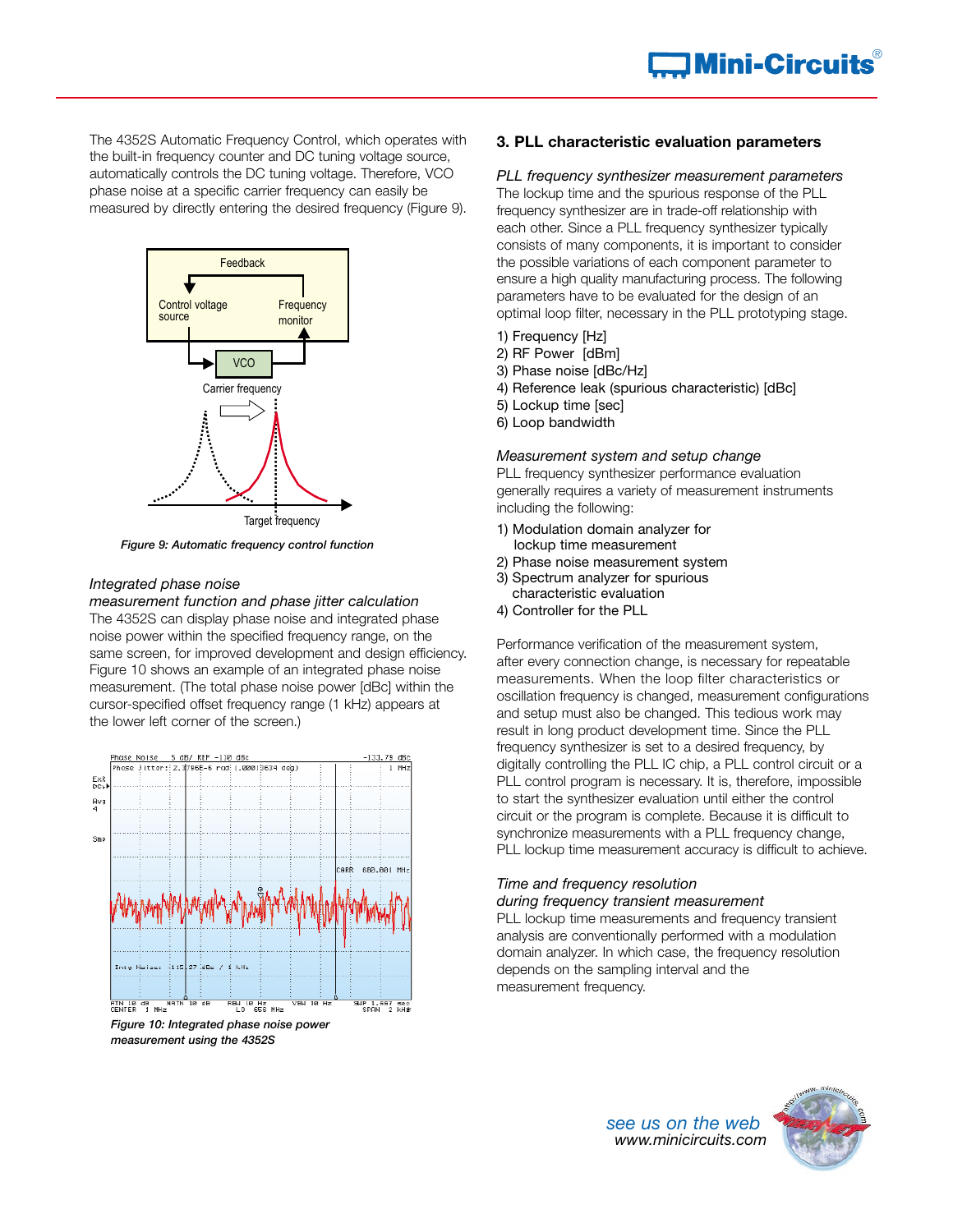#### **4. PLL characteristic evaluation using the Agilent 4352S**

#### *All-in-one measurement system architecture*

In addition to the VCO measurement functions, the 4352S can control the PLL frequency synthesizer. High-speed phase noise measurements and spectrum measurements can be made without changing connections (Figure 11). The fast phase noise measurement function greatly reduces evaluation time, subsequently improving the loop filter design efficiency.



*Figure 11: PLL spurious measurement using the 4352S*

#### *Controlling the PLL Using the IBASIC programming and 24-bit digital I/O functions*

The 4352S allows the user to set a desired frequency division ratio. The IBASIC programming function and the 24-bit digital I/O port enable the lock-up time measurement to synchronize to the frequency change of the PLL synthesizer, without the need for an external PC (Figure 12).



*Figure 12: Configuration for PLL IC control and lockup time measurement timing chart*

# *Frequency transient measurement function*

Figure 13 shows the block diagram of the 4352S frequency transient measurement. The 4352S uses a frequency discriminate to convert frequency to voltage. This enables ¡frequency transient measurements with both a time resolution of 12.5 microseconds and a frequency resolution of 50 Hz, over the entire measurement frequency range (Figure 14).



*Figure 13: 4352S frequency transient measurement section block diagram*



*Figure 14: Frequency transient measurement using the 4352S* 

® ni-Circui

P.O. Box 350166, Brooklyn, New York 11235-0003 (718) 934-4500 Fax (718) 332-4661 For quick access to product information see MINI-CIRCUITS CATALOG & WEB SITE

™<br>The Design Engineers Search Engine Provides ACTUAL Data Instantly From MINI-CIRCUITS At: www.minicircuits.com